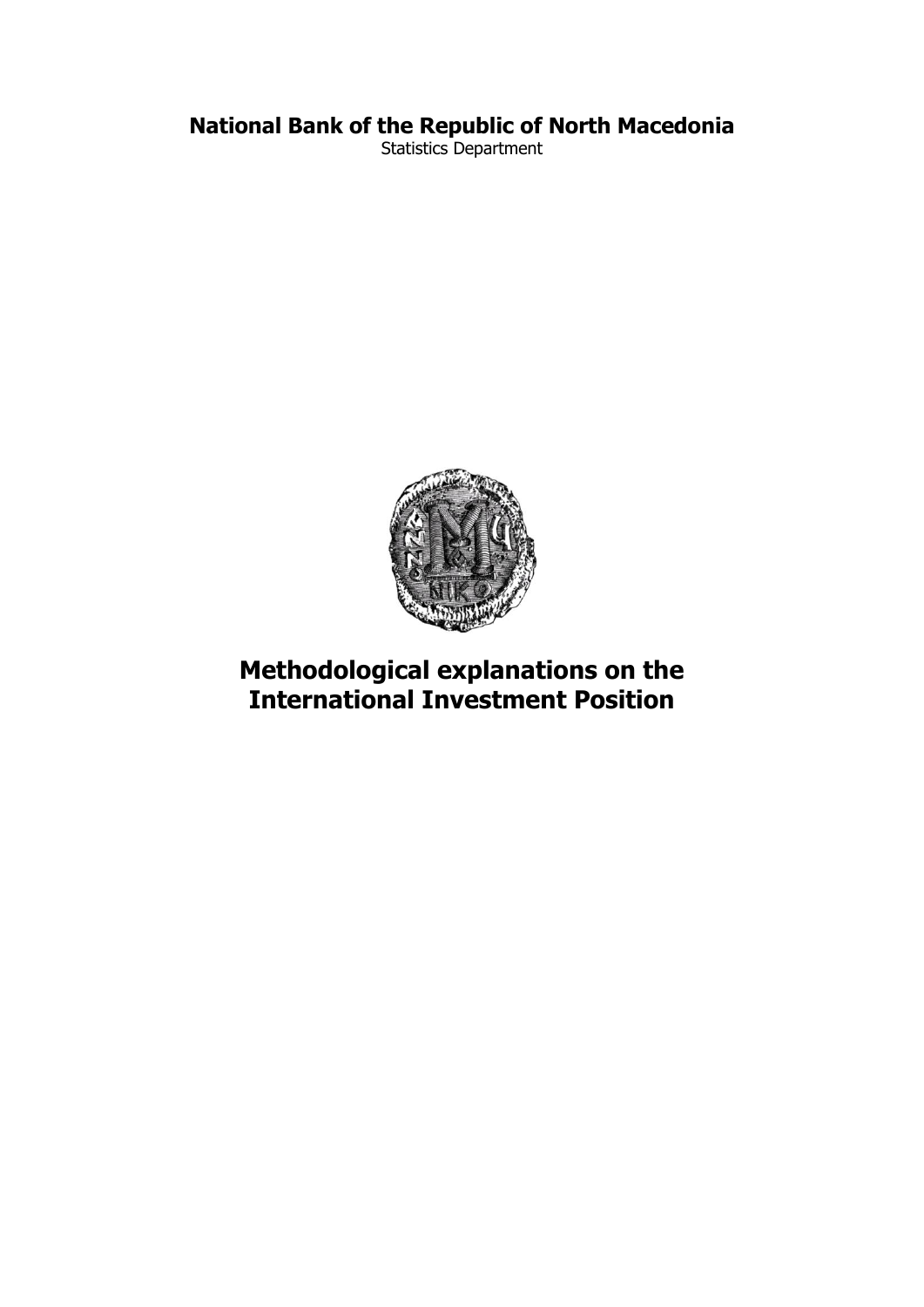### **1. Methodological Explanations for External Statistics**

External statistics are a sublimate of several individual statistical surveys for compiling, processing and disseminating data on stocks and/or transactions with non-residents, such as Balance of Payments, Foreign Direct Investments, International Investment Position, Official Foreign Reserves, Gross External Debt and Gross External Claims.

Within it's continuious efforts for alignment with the international statistical standards and producing internationally comparable data, the National Bank of the Republic of North Macedonia primarily focuses its activities on harmonization with the international standards and applying the latest manuals in the area of Balance of payments, Foreign direct investments, Gross external debt and claims, as well as Official foreign reserves statistics.

#### **1.1 Harmonization with the European and international statistical standards**

The harmonization of statistical reports on external statistics is achieved through the implementation of international manuals and EU Regulations and their incorporation in the national statistics.

The international manuals applied for compiling and processing the data are the following:

- Balance of Payments International Investment Position Manual (BPM 6), 2009, IMF;
- International Reserves and Foreign Currency Liquidity: Guidelines for a Template, IMF 2013;
- External Debt Statistics: Guide for Compilers and Users, IMF, 2013;
- OECD Benchmark Definition of Foreign Direct Investment 4th edition BD4;
- Regulation (EC) No 184/2005 of the European Parliament and of the Council;
- Commission Regulation (EC) No 601/2006, implementing Regulation (EC) No 184/2005;
- Commission Implementing Regulation (EU) No 228/2014, amending Regulation (EC) No 601/2006;

The following classifications apply for compiling and processing the data from these surveys:

- National activity classification compatible with NACE Rev.2;
- National classification of institutional sector compatible with ESA 2010;
- ISO country and currency codes.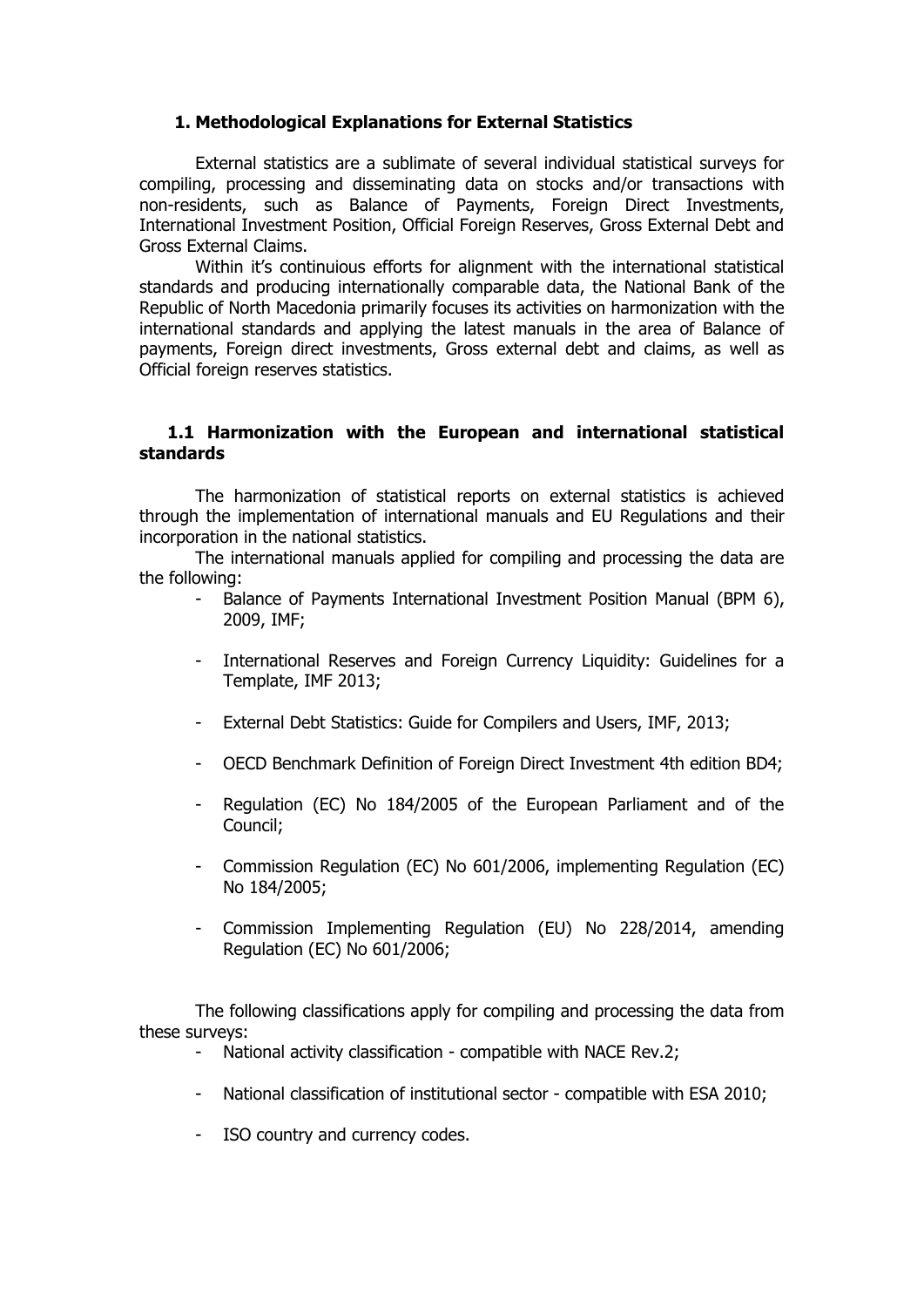**The national legislation** defining the scope of data compiled for the needs of external statistics is consistent with the Law on the National Bank of the Republic of Macedonia (Official Gazette of the Republic of Macedonia No. 158/10, 23/12, 43/14, 153/15 and 6/16) and the Law on Foreign Exchange Operations (Official Gazette of the Republic of Macedonia No. 34/01, 49/01, 103/01, 51/03, 81/08, 24/11, 135/11, 188/13, 97/15, 153/15 and 23/16). Residency of institutional units is defined under the Law on Foreign Exchange Operations, where natural persons staying temporarily in the Republic of Macedonia on the basis of a valid residence permit or work permit for a period of at least six months are treated as residents of the country<sup>1</sup>.

The **reporting units** are legal entities and natural persons which have economic transactions with non-residents, and depending on the type of transactions, are obliged to report on their claims on and liabilities to non-residents, based on debt instruments, capital investments from and to abroad, claims on and /or liabilities to non-residents based on other financial instruments etc. The reporting on transactions with non-residents can be direct (by the resident reporting units) and indirect (performed by other entities that have at their disposal information on particular types of transactions).

#### **1.2 Dissemination and revision policy**

#### **1.2.2 Dissemination policy**

The data on external statistics are disseminated in accordance with the Advance Release Calendar (available on the NBRNM's website-

[http://nbrm.mk/kalendar\\_na\\_objavuvanje\\_na\\_podatoci-en.nspx\)](http://nbrm.mk/kalendar_na_objavuvanje_na_podatoci-en.nspx).

 The methodologies on external statistics are also disseminated on the website of NBRNM.

#### **1.2.3 Revision Policy**

 $\overline{a}$ 

The data are revised on a regular annual basis, within a period of T+270 days after the end of the reporting year.

Additionally, if needed, revisions of disseminated data can be done more frequently in the following cases:

-provision of new, updated and / or corrected information and data from the reporting units; or

-data source changes or changes in the methodology for the compilation of a specific statistical survey.

In accordance with the international recommendations for any significant data changes during the revisions, an adequate explanation is given in a footnote or in a press releases.

The historical time series data is revised from the moment of occurrence of the event that led to change in data, or if not applicable, for the longest possible

 $<sup>1</sup>$  Such definition of residency of natural persons and its application in the process of creating statistical data is an</sup> exception to the recommendation given in the international statistical standards, according to which a criterion for determining residency is a stay or intention to stay in a country for a period of one year or more.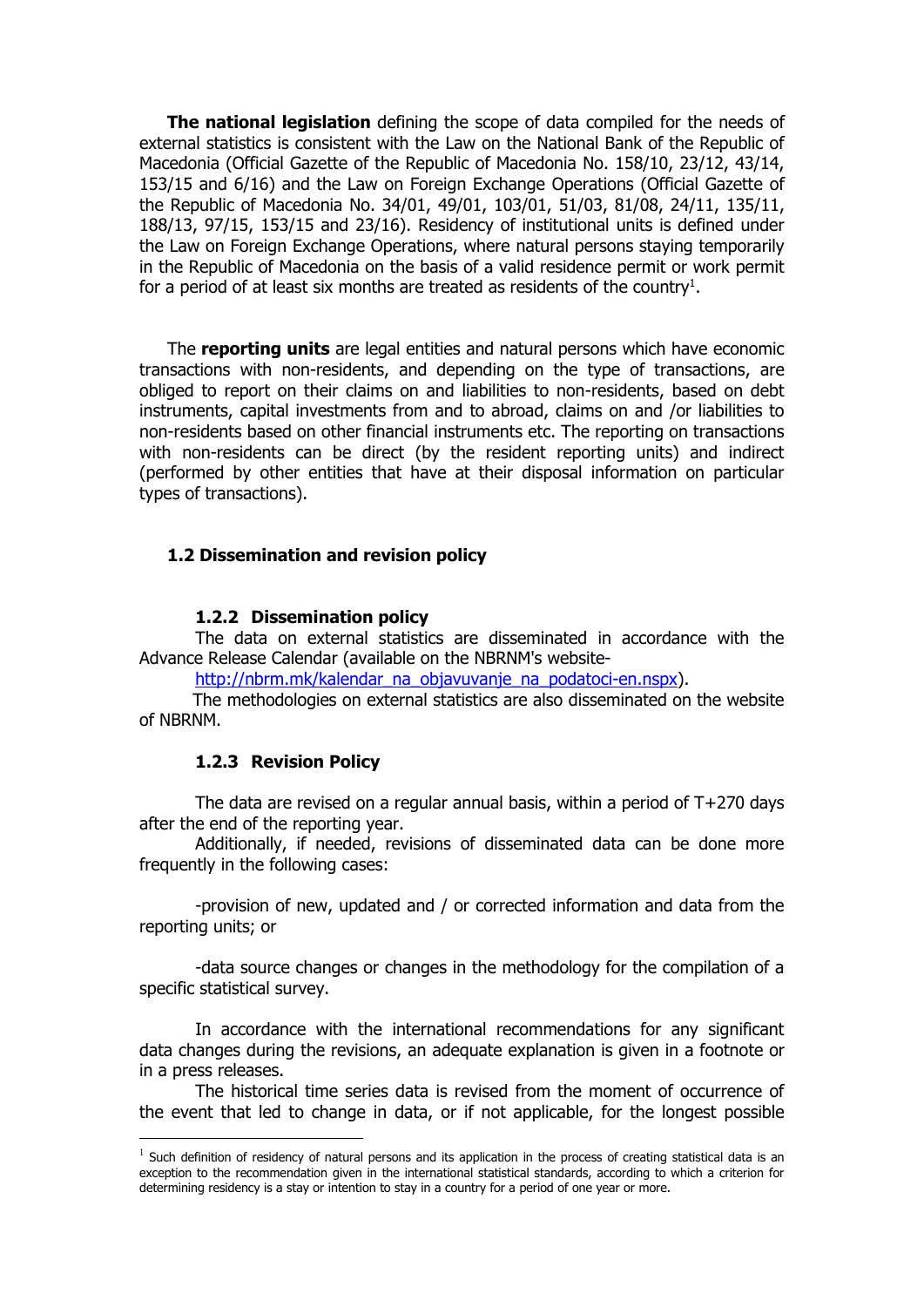time period back forward. If there is a change in the presentation of data (publication of a new indicator - sector, instrument, etc.), the historical time series is revised beginning from the moment of introducing the new indicator, if appropriate conditions exist for this matter.

#### **2. International Investment Position**

International Investment Position is a statistical report that presents the stock and structure of financial claims (assets) of residents on non-residents and the financial liabilities of residents to non-residents, arising from their operations. In other words, the IIP is a balance sheet of the international financial assets and liabilities of a country on a specific date.

This statement allows the evaluation of the financial state of the country, as well as the economic integration of the domestic economy at an international level.

The international financial assets of the country comprise of claims from direct and portfolio investments, investments in financial derivatives, other investments (in the form of other equity, currency and deposits, loans, insurance, pension and standardized guarantee schemes, trade credit and advances and other accounts receivable), as well as official reserve assets.

The international financial liabilities of the country comprise of liabilities based on direct and portfolio investments, investments in financial derivatives, liabilities based on other investments (in the form of other equity, currency and deposits, loans, insurance, pension and standardized guarantee schemes, trade credit and advances, other accounts payable and the allocation of special drawing rights).

The difference between the total international financial assets and liabilities presents the net-international investment position of a country.

## **2.1 IIP components**

IIP contains standard components, classified in three levels:

The first level of classification is Assets and Liabilities.

The second level of classification is by functional categories, fully consistent with the financial account of the balance of payments. In accordance with this classification, the assets and liabilities are divided into Direct Investments, Portfolio Investments, Financial Derivatives (other than reserves) and Employee Stock Options, Other Investments and Reserve Assets (on the assets side only).

1. Direct investments reflect the purpose of achieving long-term interest relationship between the direct investor (resident in one economy) and the direct investment enterprise (resident in another economy). Direct investments consist of investments by which the investor achieves long-term economic relationship and/or the right to manage the direct investment enterprise. Thereby the direct investments are defined in accordance with international recommendations and standards that require minimum 10% capital share (direct or indirect). Despite the initial investment, direct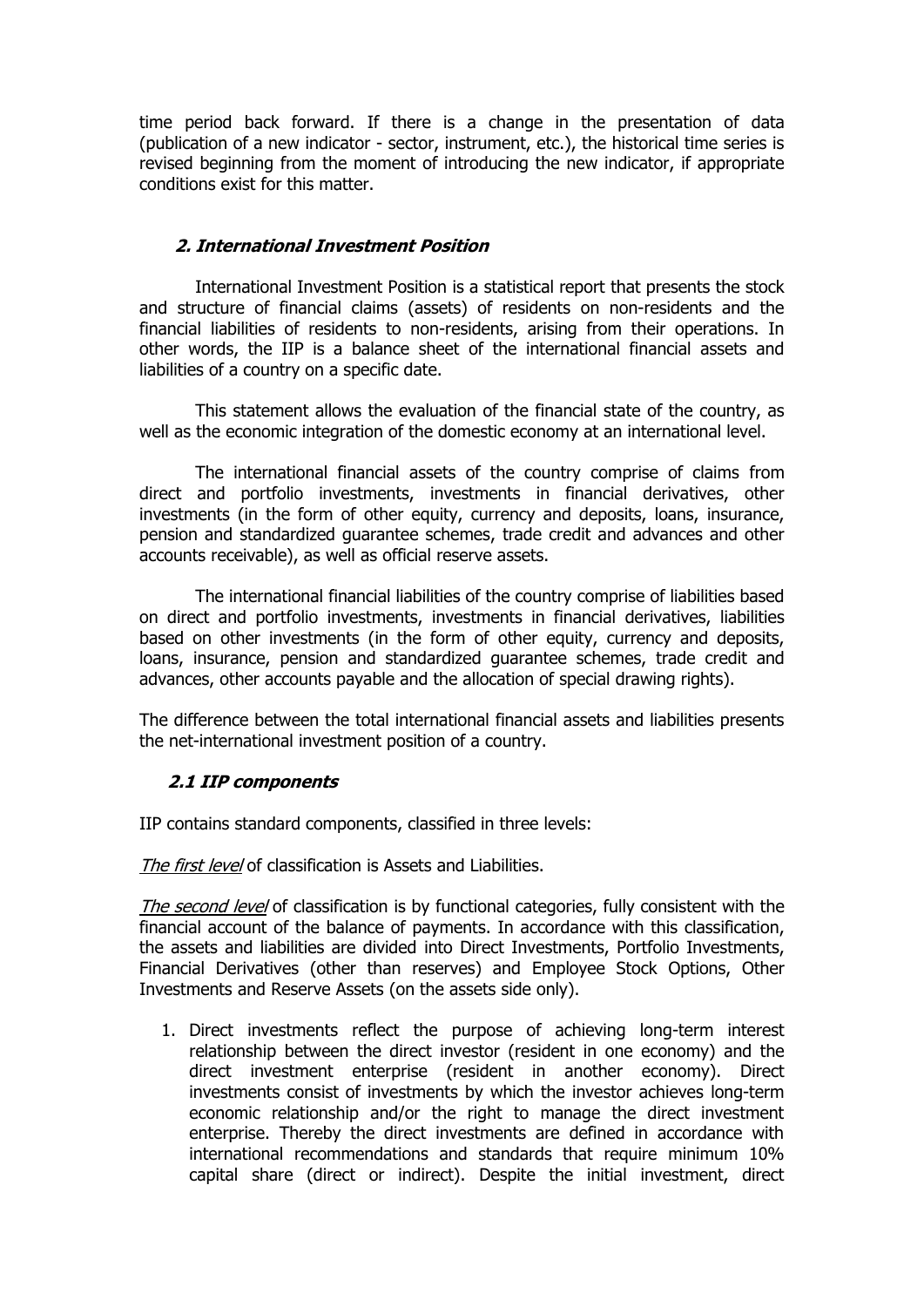investments include all subsequent investments between the direct investor and the direct investment enterprise. This category also includes reverse investments and investments between fellow enterprises (below 10%). Direct investments consist of Equity and investment fund shares (including Reinvestment of Earnings) and Debt instruments arising from intercompany lending between affiliated entities. Debt claims and liabilities between deposit corporations and other financial intermediaries (except insurance corporations and pension funds) are excluded from the debt instruments within the direct investments category and are included in the appropriate financial instrument.

- 2. Portfolio investments include investments in equity and investment fund shares, where the investor's share is less than 10%, and debt securities.
- 3. Financial derivatives (other than reserves) and employee stock options are financial instruments which involve specific financial risks linked to another underlying financial instrument or indicator or commodity and which can be traded independently from the underlying instrument on the financial markets. The value of a financial derivative derives from the price of the underlying financial instrument.
- 4. Other investments contain assets and liabilities based on other equity, currency and deposits, loans, insurance, pension and standardized guarantee schemes, trade credit and advances, other accounts receivable/payable and the allocation of special drawing rights.
- other equity comprised of investments bellow 10%, that are not in the form of securities;
- currency and deposits currency (notes and coins) are claims of non-resident holders on the issuing central bank, . Liabilities based on deposits are liabilities of deposit institutions that take deposits of non-resident depositors, while claims based on deposits arise from funds deposited with non-resident deposit institutions;
- loans include claims or liabilities created through direct lending of funds by a creditor (lender) to a debtor (borrower) based on a credit agreement;
- insurance, pension and standardized quarantee schemes are regarded as liabilities, arising from reserves, entitlements and provisions of an insurance company, pension fund or issuer of standardized guarantee to policyholders and beneficiaries;
- trade credit and advances consist of claims or liabilities arising from direct extension of credit by suppliers for transactions in goods and services, as well as advance payment by buyers for goods and services and for work in progress;
- other accounts receivable/payable arise from debt instruments not elsewhere classified;
- special drawing rights (net incurrence of liabilities) are liabilities of the IMFs members arising from the allocation of SDRs.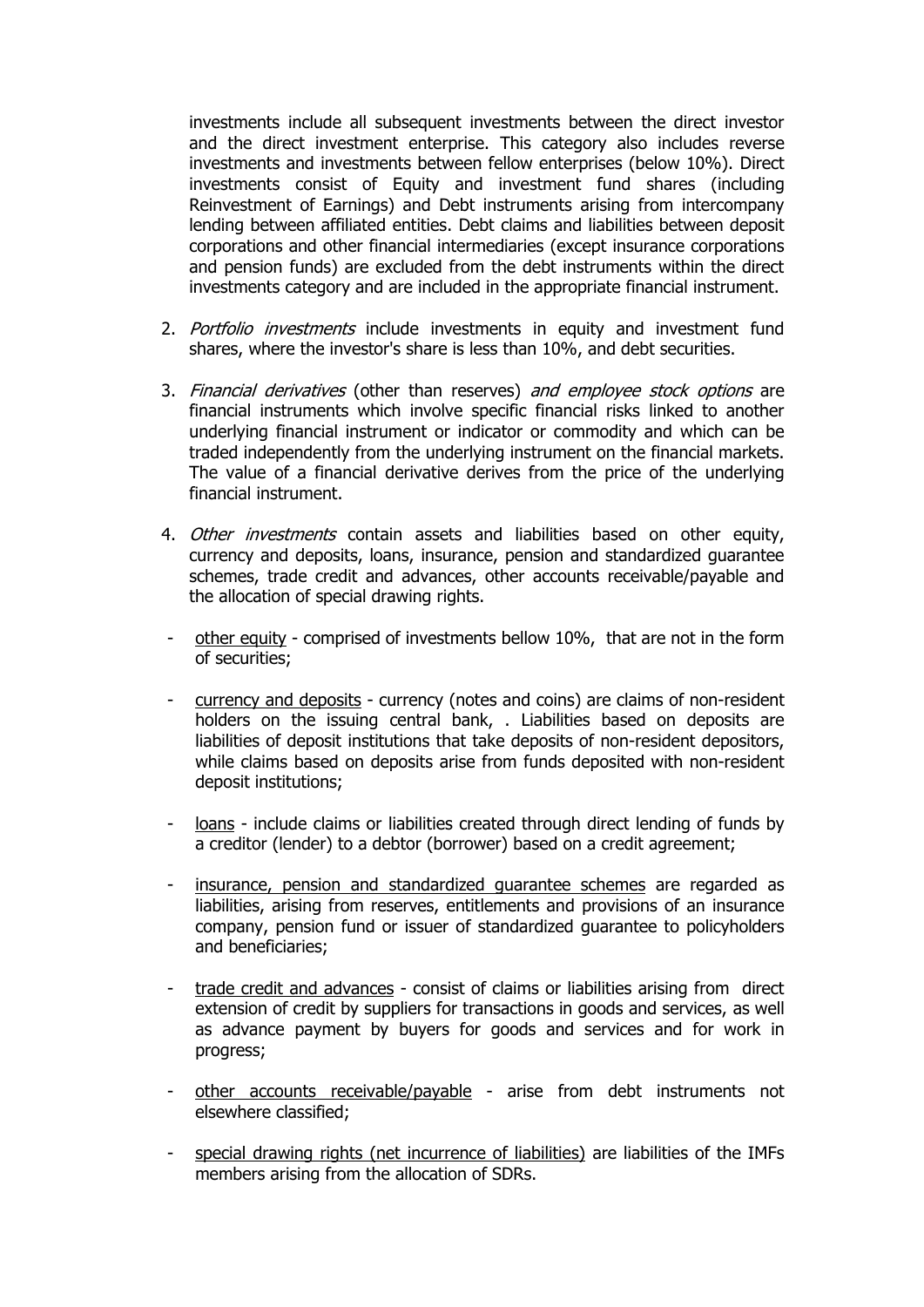5. Reserve assets are external assets that are readily available to and controlled by the monetary authorities, for direct financing of balance of payments imbalances and indirect regulation of the magnitudes of such imbalances through intervention in exchange markets to affect the exchange rate, and/or for other purposes.

The third level of classification is the disaggregation of financial instruments by institutional sectors.

Institutional units are grouped into institutional sectors. The classification in institutional sectors applies only to the resident units. The institutional sectors classification has the same sectors and subsectors as the SNA 2008 $^2$ , but with higher level of aggregation.

The resident units are classified within the following sectors and subsectors:

- Central bank (*Monetary authorities*)
- General government
- Deposit-taking corporations, except central bank
- Other sectors, divided to:
	- Other financial corporations and
	- Nonfinancial corporations, households, and NPISHs.

The **Central bank** is the National Bank of the Republic of North Macedonia.

The **General government** sector includes unique kinds of legal entities established by political processes and has legislative, judicial, or executive authority over other institutional units within a given area. The Government sector consists of the following subsectors:

- Central government,
- Local government and
- Social security funds.

 $\overline{a}$ 

**Deposit-taking corporations, except central bank** have financial intermediation as their principal activity. To this end, they have liabilities in the form of deposits or financial instruments that are close substitutes for deposits. This sector includes all banks that were granted a founding and operating license by the Governor of the National Bank of the Republic of North Macedonia, as well as branches of foreign banks that were granted a license by the Governor of the National Bank of the Republic of North Macedonia to open offices and to operate on the territory of the Republic of Macedonia.

**Other financial corporations** consist of non-deposit financial corporations and other financial auxiliaries, as well as insurance corporations and pension funds.

**Nonfinancial corporations, households, and NPISHs:** Nonfinancial corporations are corporations (public or private) whose principal activity is production of market goods or nonfinancial services. A household is defined as a person or a group of persons who share the same living accommodation, who pool some or all of their income and wealth, and who consume certain types of goods and services

<sup>&</sup>lt;sup>2</sup> System of National Accounts 2008, European Commission, International Monetary Fund, Organization for Economic Co-operation and Development, United Nations, World Bank, 2009 [\(https://unstats.un.org/unsd/nationalaccount/sna2008.asp\)](https://unstats.un.org/unsd/nationalaccount/sna2008.asp).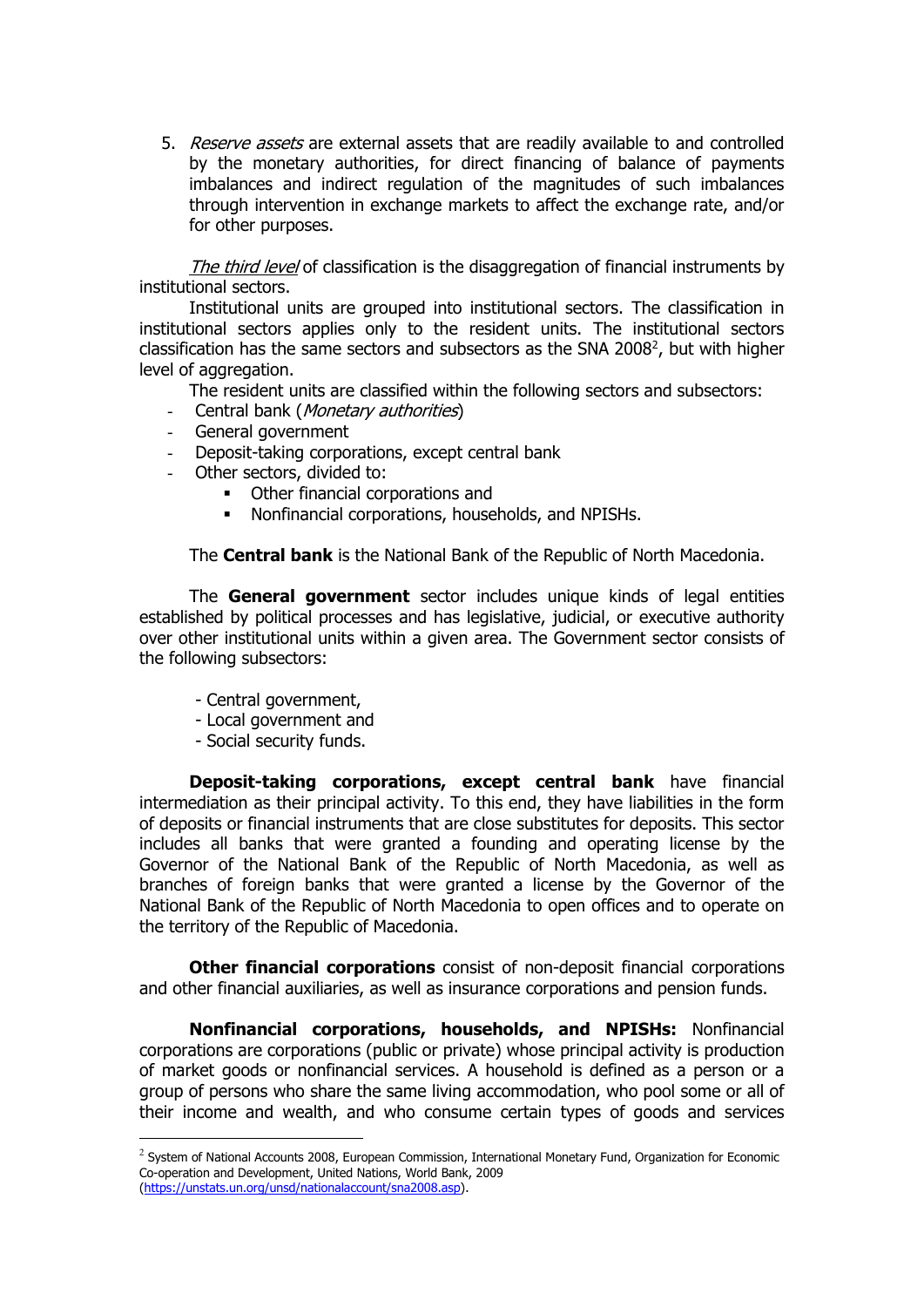collectively. NPISHs are entities mainly engaged in providing goods and services to households or the community at large, free of charge or at prices that are not economically significant.

Furthermore, separate components of other investments (currency and deposits, loans, trade credit and advances and other accounts receivable/payable) are classified by maturity: short-term (maturities of one year or less) and long-term (maturities of more than one year).

#### **2.2 Valuation of instruments within functional categories**

For the annual IIP, direct investments are valued at book value. Portfolio investments, on the assets and liabilities side, are calculated at market value, with the exception of the equity and investment fund shares on the liability side which are valued at book value.

Nominal value is used for all other instruments.

#### **2.3 Data sources and methodological explanations for compiling International Investment Position**

International investment position (IIP) is a complex statistical report and its compilation is based on direct or indirect reporting systems for data collection within the NBRNM.

#### Direct investment

- Within Direct Investments, the investments are recorded separately as investments from direct investor in direct investment enterprises, reverse investments and investments between fellow enterprises. Direct investments include equity (including reinvestment of earnings) and debt instruments. Debt instruments consist of trade credits, loans and other debt instruments between affiliates. Debt claims and liabilities between deposit corporations and other financial intermediaries (except insurance corporations and pension funds) are excluded from the debt instruments within the direct investments category and are included in the appropriate financial instrument.
- For the subcategory Equity and Investment Fund Shares- for the purposes of the annual IIP, reports on stocks and flows between affiliated entities (VS 22 and VS 11) are used as a data source. For the purposes of the Quarterly IIP, the stock is calculated by adding the BOP flows for the current quarter to the stock of equity and investment fund shares at the end of the previous quarter.
- For the subcategory Debt Instruments- for loans between affiliated entities, data are used from the reporting system on external debt (ED) and the reporting system on external claims (EC), while for intercompany lending in the form of trade credit and advances, data are used from the quarterly reports on claims and liabilities based on international commercial operations of residents (KIPO Form). The survey on debt/claims takeovers among residents and nonresidents (POZ) is used as an additional data source.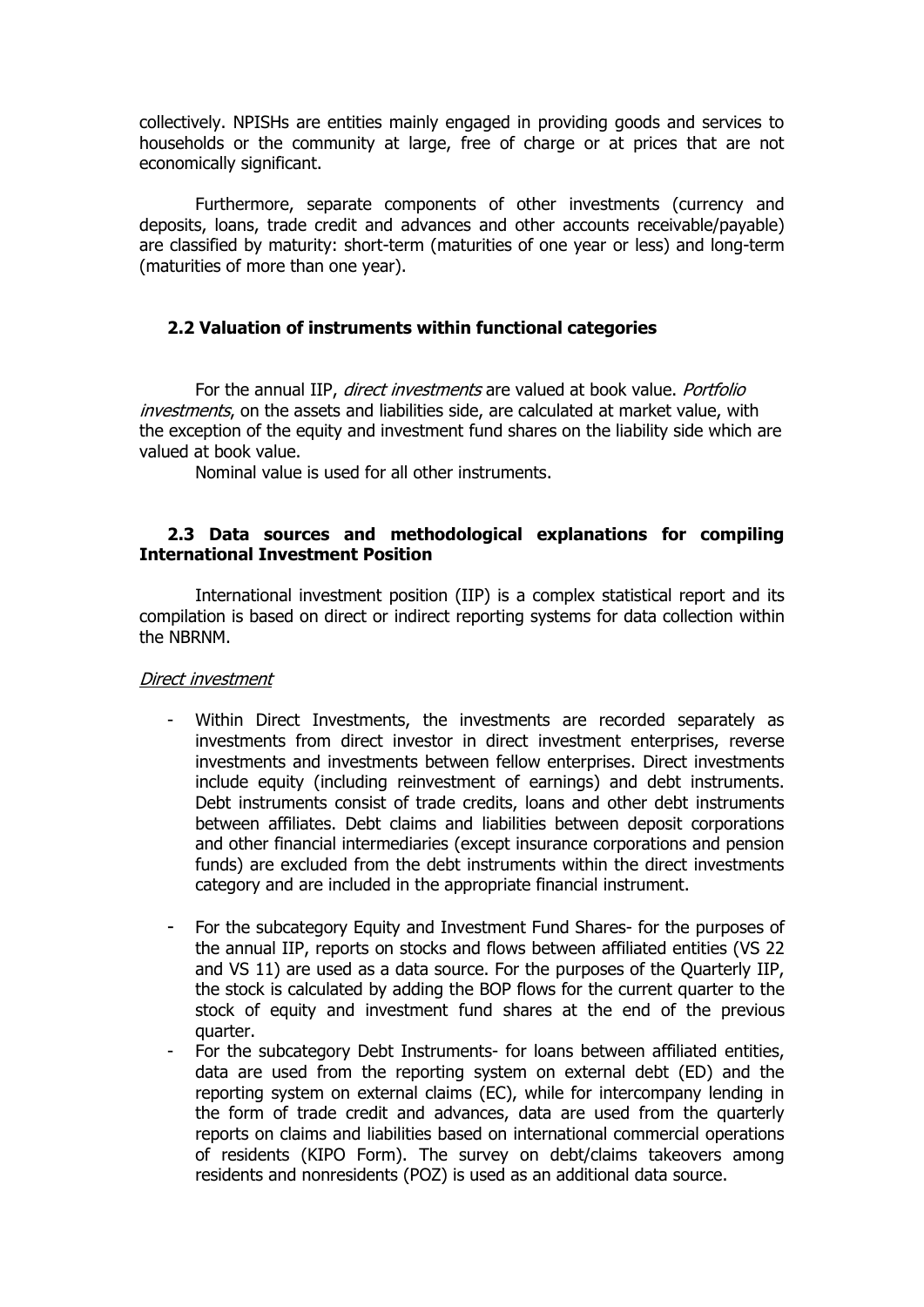#### Portfolio investments

For the subcategory Equity and investment fund shares:

- **on the assets side:** for the annual and quarterly IIP, for foreign equity and investment fund shares issued abroad and bought by residents, data on the market value of the purchased securities at the end of the reference period is provided by the residents authorized for participation in foreign capital markets (Reports for stocks and flows data on investments in equity and investment fund shares VHV-1);
- **on the liabilities side**: up to 2016 data, for the annual IIP, for deposittaking corporations and other sectors, reports on stocks and flows between affiliated entities (VS 22) were used as a data source. Starting from 2017, the source of data on investments in equity is Central Securities Depository (CSD). For the quarterly IIP, for deposit-taking corporations and the other sectors, stocks are calculated by adding the BOP flows for the current quarter to the stock of equity and investment fund shares at the end of the previous quarter.

For the subcategory Debt Securities - for the annual and quarterly IIP, the same data sources are used.

- **on the assets side:** for the annual and quarterly IIP, for foreign debt securities issued abroad and bought by residents, data on the market value of the purchased securities at the end of the reference period is provided by the residents authorized for participation in foreign capital markets (Reports for stocks and flows data on investments in debt securities VHV-2);
- **on the liabilities side**: data on debt securities issued on the domestic market and purchased by non-residents are taken from the Central Securities Depositary, while data on the prevailing market prices are used from the Macedonian Stock Exchange. For debt securities issued abroad and bought by non-residents, data from the reporting system on external debt (ED), as well as monthly reports on traded securities on foreign market, provided by the residents authorized for participation in foreign capital markets, are used.

#### Other investments

#### Other equity

For the purposes of the annual IIP, reports on stocks and flows between affiliated entities (VS 22 and VS 11) are used as a data source. For the purposes of the quarterly IIP, the stock is calculated by adding the BOP flows for the current quarter to the stock of other equity at the end of the previous quarter.

#### Currency and deposits

for the category currency and deposits, for the annual and quarterly IIP, data from banks' reports on assets and liabilities balance (KNBIFO) - banks' monthly reports on the banks' book - keeping stock are used, whereas for other sectors, data from the monthly reports of resident accounts held abroad